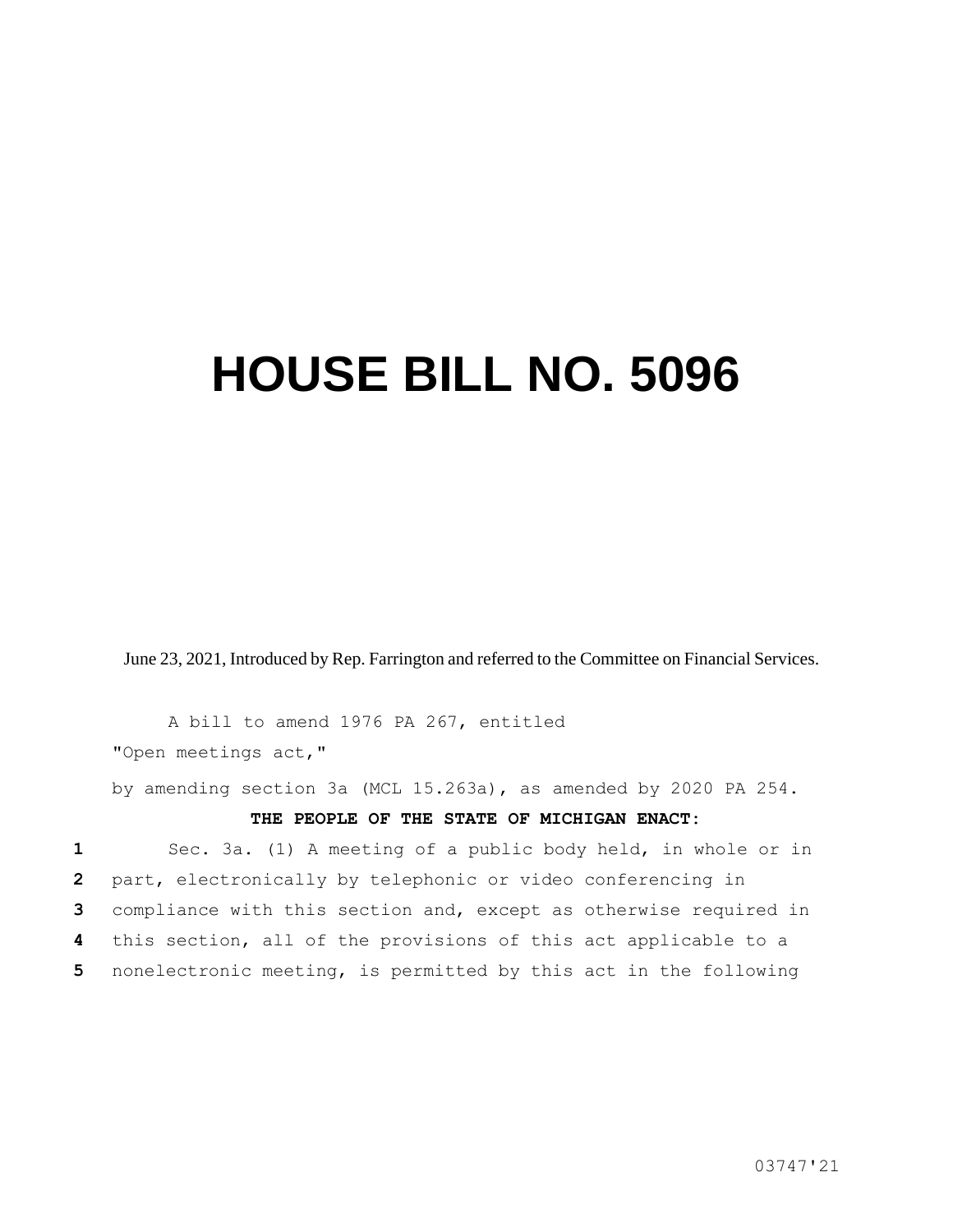circumstances:

 (a) Before March 31, 2021 and retroactive to March 18, 2020, any circumstances, including, but not limited to, any of the circumstances requiring accommodation of absent members described in section 3(2).

 (b) On **Subject to subdivision (d), on** and after March 31, 2021 through December 31, 2021, only those circumstances requiring accommodation of members absent for the reasons described in section 3(2). For the purpose of permitting an electronic meeting due to a local state of emergency or state of disaster, this subdivision applies only as follows:

 (*i*) To permit the electronic attendance of a member of the public body who resides in the affected area.

 (*ii*) To permit the electronic meeting of a public body that usually holds its meetings in the affected area.

 (c) After **Subject to subdivision (d), after** December 31, 2021, only in the circumstances requiring accommodation of members absent due to military duty as described in section 3(2).

 **(d) On and after March 31, 2021 through December 31, 2026, for meetings of the Michigan state housing development authority held pursuant to section 21(5) of the state housing development authority act of 1966, 1966 PA 346, MCL 125.1421, any circumstances, including, but not limited to, any of the circumstances requiring accommodation of absent members described in section 3(2).**

 (2) A meeting of a public body held electronically under this section must be conducted in a manner that permits 2-way communication so that members of the public body can hear and be heard by other members of the public body, and so that public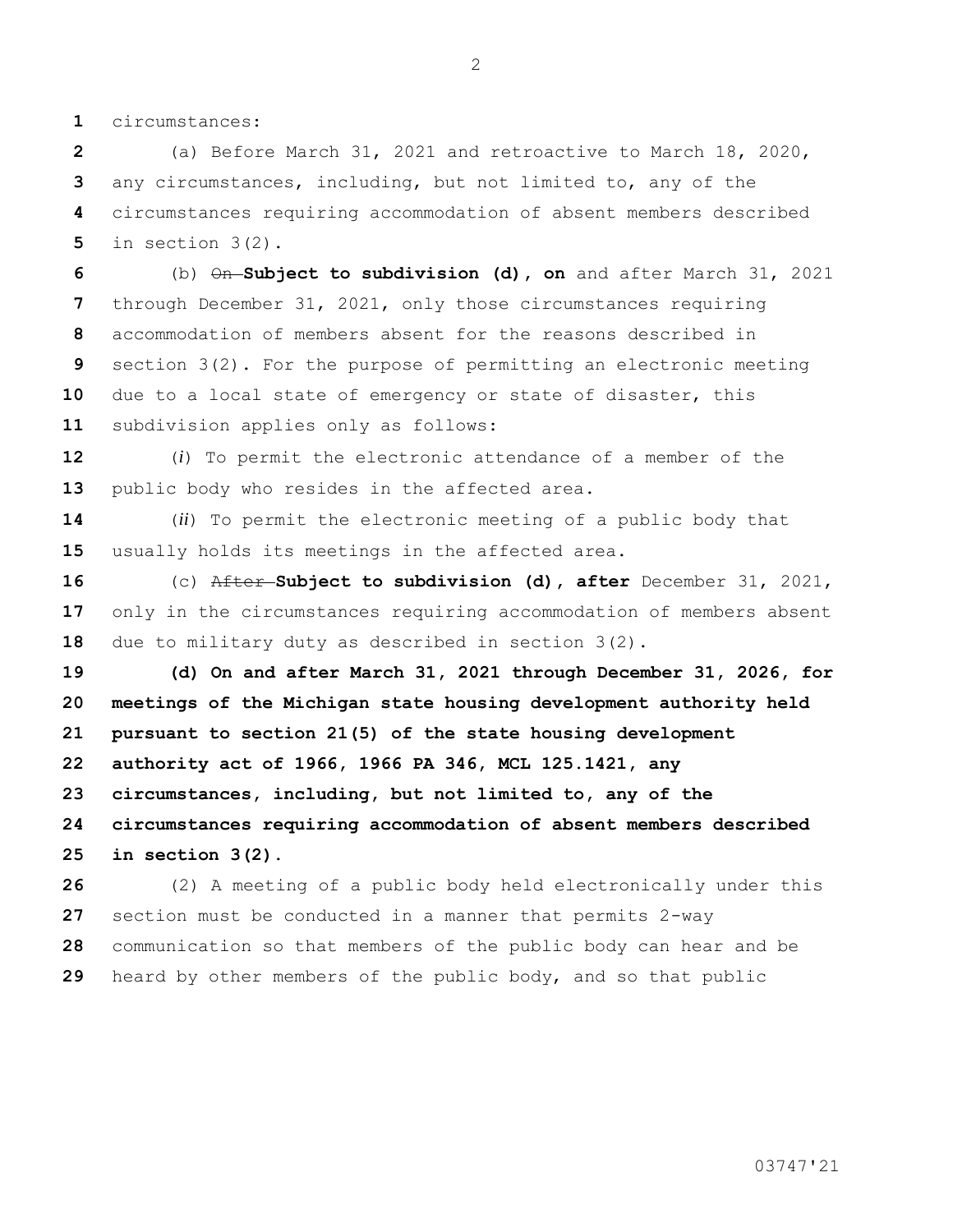participants can hear members of the public body and can be heard by members of the public body and other participants during a public comment period. A public body may use technology to facilitate typed public comments during the meeting submitted by members of the public participating in the meeting that may be read to or shared with members of the public body and other participants to satisfy the requirement under this subsection that members of the public be heard by others during the electronic meeting and the requirement under section 3(5) that members of the public be permitted to address the electronic meeting.

 (3) Except as otherwise provided in subsection (8), a physical place is not required for an electronic meeting held under this section, and members of a public body and members of the public participating electronically in a meeting held under this section that occurs in a physical place are to be considered present and in attendance at the meeting for all purposes.

 (4) If a public body directly or indirectly maintains an official internet presence that includes monthly or more frequent updates of public meeting agendas or minutes, the public body shall, in addition to any other notices that may be required under this act, post advance notice of a meeting held electronically under this section on a portion of the public body's website that is fully accessible to the public. The public notice on the website must be included on either the homepage or on a separate webpage dedicated to public notices for nonregularly scheduled or electronic public meetings that is accessible through a prominent and conspicuous link on the website's homepage that clearly describes its purpose for public notification of nonregularly scheduled or electronic public meetings. Subject to the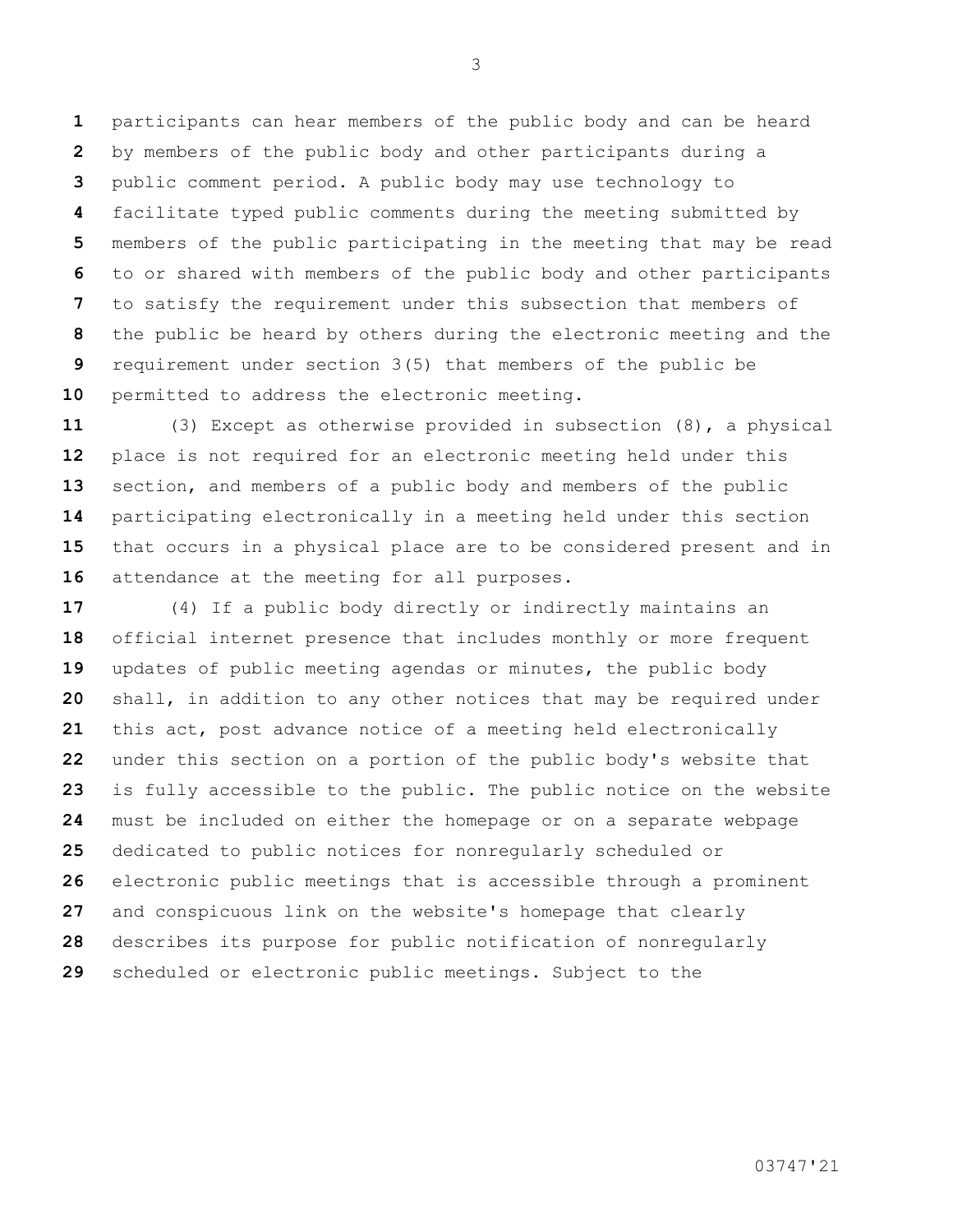requirements of this section, any scheduled meeting of a public body may be held as an electronic meeting under this section if a notice consistent with this section is posted at least 18 hours before the meeting begins. Notice of a meeting of a public body held electronically must clearly explain all of the following:

(a) Why the public body is meeting electronically.

 (b) How members of the public may participate in the meeting electronically. If a telephone number, internet address, or both are needed to participate, that information must be provided specifically.

 (c) How members of the public may contact members of the public body to provide input or ask questions on any business that will come before the public body at the meeting.

 (d) How persons with disabilities may participate in the meeting.

 (5) Beginning on the effective date of the amendatory act that added this section, if an agenda exists for an electronic meeting held under this section by a public body that directly or indirectly maintains an official internet presence that includes monthly or more frequent updates of public meeting agendas or minutes, the public body shall, on a portion of the website that is fully accessible to the public, make the agenda available to the public at least 2 hours before the electronic meeting begins. This publication of the agenda does not prohibit subsequent amendment of the agenda at the meeting.

 (6) A public body shall not, as a condition of participating in an electronic meeting of the public body held under this section, require a person to register or otherwise provide his or her name or other information or otherwise to fulfill a condition